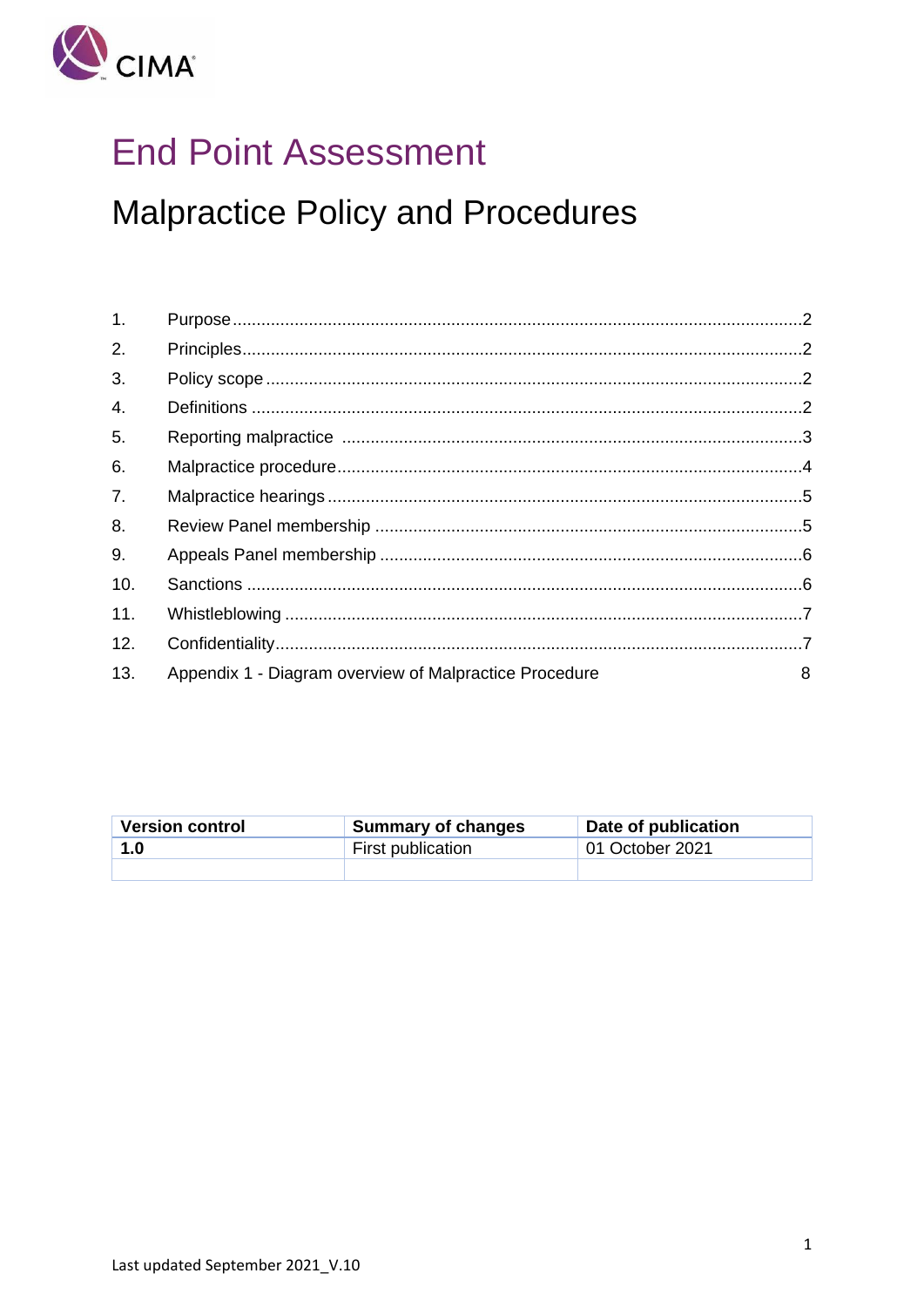

# <span id="page-1-0"></span>**1. Purpose**

- 1.1 In the interest of fairness and in line with CIMA's duty to uphold public confidence in the accountancy profession, we take suspected End Point Assessment (EPA) regulation breaches, assessment irregularities and unfair practices very seriously.
- 1.2 This policy is for Employers, Training Providers and Apprentices. It includes the definitions of misconduct, malpractice and maladministration within the context of CIMA's EPA Service. It outlines the actions we will take to address suspected malpractice.

# <span id="page-1-1"></span>**2. Principles**

## 2.1 This policy aims to:

- provide a transparent policy and procedure for handling malpractice
- ensure all malpractice cases are investigated fairly and in a timely manner
- inform those involved in a suspected malpractice case of their rights
- ensure all relevant staff and external stakeholders involved in the delivery of EPA are aware of the consequences of EPA regulation breaches.
- 2.2 Please note information relating to EPA regulation breaches may be shared with apprenticeship regulators, external quality agencies (EQA) and other relevant apprenticeship authorities.

## <span id="page-1-2"></span>**3. Policy scope**

3.1 This policy is applicable to all EPA related processes, including registration, booking, Gateway, EPA delivery, results and post-results processes.

# <span id="page-1-3"></span>**4. Definitions**

- 4.1 **Malpractice** means any act, default or practice which is in breach of CIMA's EPA service and EPA regulations or which:
	- gives rise to prejudice to an apprentice; or
	- compromises public confidence in the EPA Service, the integrity of the Apprenticeship programme or the validity of an EPA result or certificate; or
	- damages the authority, reputation or credibility of CIMA as an End Point Assessment Organisation (EPAO).

Examples of malpractice include:

- breaching CIMA's [EPA exam terms and conditions](https://www.cimaglobal.com/Documents/Apprenticeships/CIMA_Exam_Scheduling_Terms_and_Conditions_July%202021_5.2%20.pdf) and/or EPA general terms [and conditions;](https://www.cimaglobal.com/Documents/Exam/EPA%20general%20terms%20and%20conditions_1.1_Jan%202021.pdf)
- unfair assessment practices or testing irregularities which call into question the integrity of the EPA result;
- **·** plagiarism (submitting assessment work that is not the apprentice's own original work);
- deliberate destruction or tampering with work or assessment records;
- apprentices offering bribes to invigilators, employers, training providers, CIMA staff or independent assessors, etc;
- use of unauthorised material or devices during the assessment;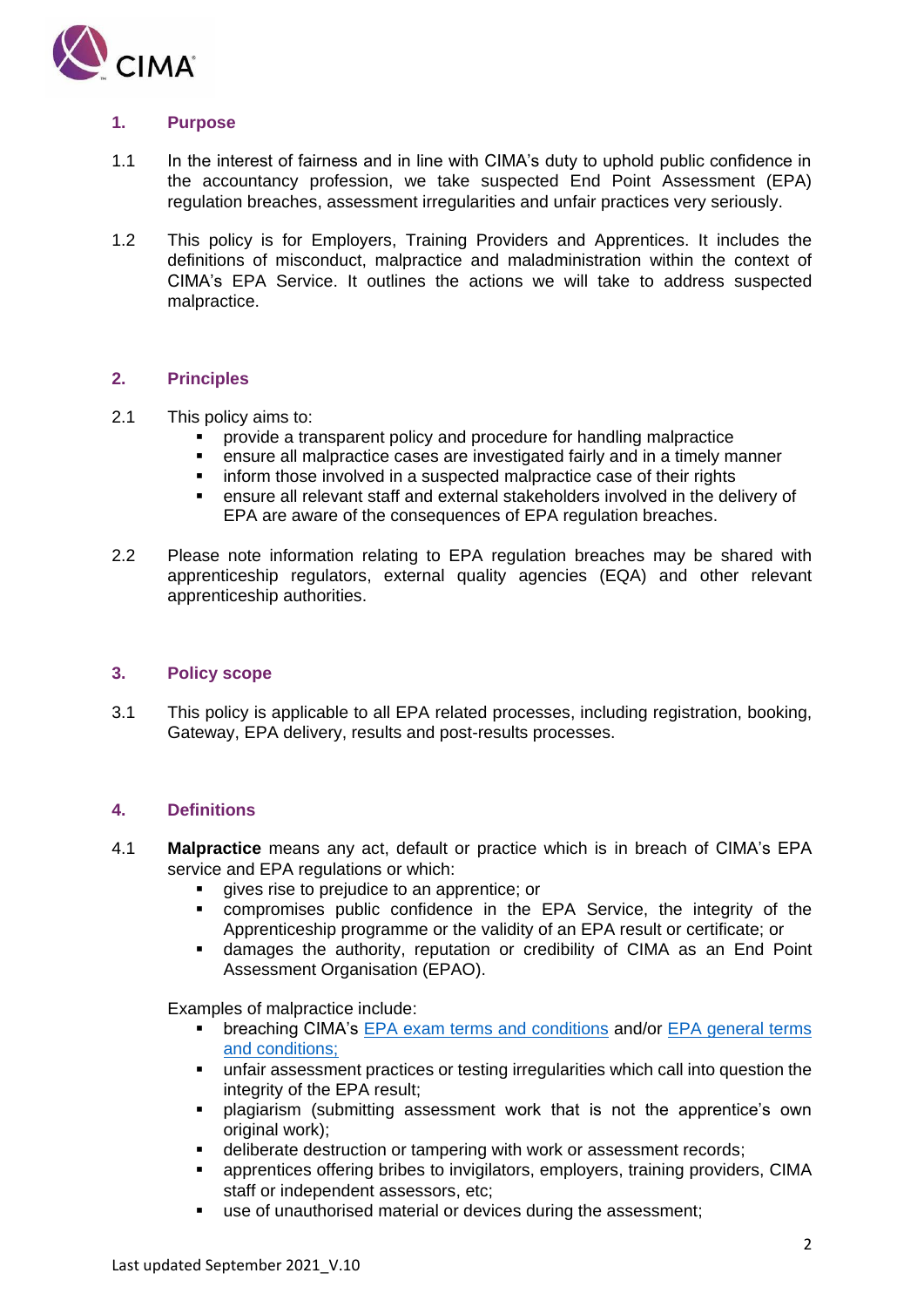

- failure to cooperate with an investigation or act as requested by CIMA;
- any action or inaction that allows apprentices to have an unfair advantage in the outcomes of their EPA;
- misconduct, maladministration and instances of non-compliance with EPA regulations.
- 4.2 **Maladministration** is defined as any activity, practice or omission which results in employers, training providers or apprentices' non-compliance of administrative regulations and requirements. For example,
	- persistent mistakes or poor administration resulting in failure to keep accurate and appropriate apprentice assessment records;
	- providing false or misleading declarations of authenticity of assessment evidence and / or other information pre and post Gateway;
	- any person undertaking the EPA on behalf of someone else;
	- any action or inaction that allows apprentices to have an unfair advantage or advantage in the outcomes of their EPA.
- 4.3 **Misconduct** means in respect of any CIMA Member or Registered Student: (i) failure to comply with the laws and regulations of CIMA; or (ii) conduct resulting in any conviction (or adverse finding by, or sanction or order of, or undertaking to, any tribunal or court or other body or authority) relevant to their membership or registration with CIMA, whether or not a Member or Registered Student at the time of the conduct in question. This could include a breach of CIMA's EPA Exam or general terms and conditions or any other malpractice under this policy.
- 4.4 Any reference in this policy to malpractice includes a reference to misconduct or maladministration as defined above.

# <span id="page-2-0"></span>**5. Reporting malpractice**

- 5.1 You must report any incident of suspected or actual malpractice by staff, employers, training providers or apprentices as soon as possible to CIMA.
- 5.2 You can report suspected or actual malpractice by formally 'making a complaint of misconduct' to CIMA in writing and send to [epa.malpractice@aicpa-cima.com.](mailto:epa.malpractice@aicpa-cima.com) Please refer to Table 1 below for further details on how to report different types of complaints.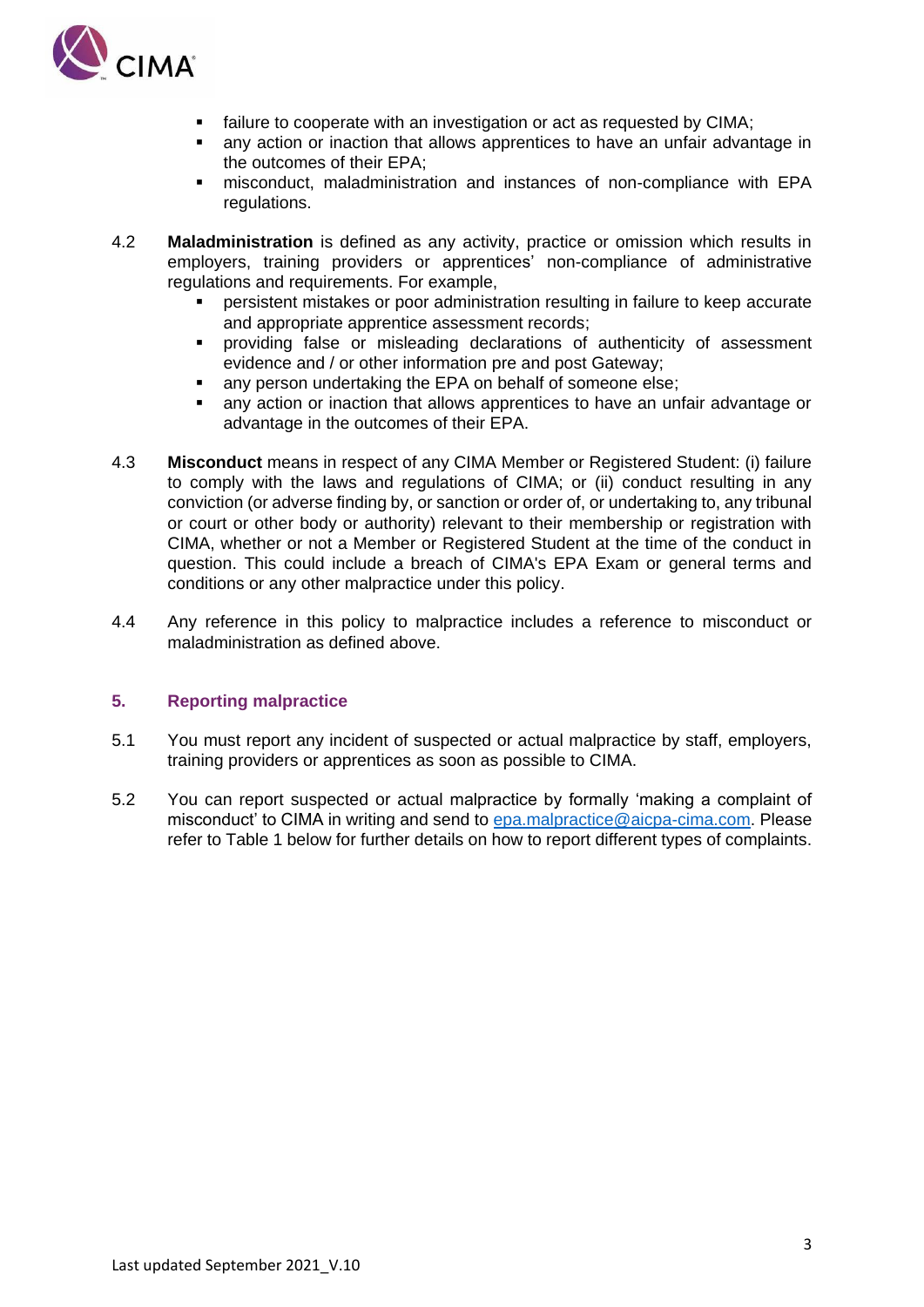

# **Table 1 Malpractice complaint type**

| <b>Complaint type</b>                            | Complainant                                                       | <b>CIMA function responsible</b><br>for investigation procedure | <b>CIMA function responsible for</b><br>decision making (& sanctions<br>or appeals where applicable) | <b>Supporting information</b>                                                                                                                                             |
|--------------------------------------------------|-------------------------------------------------------------------|-----------------------------------------------------------------|------------------------------------------------------------------------------------------------------|---------------------------------------------------------------------------------------------------------------------------------------------------------------------------|
| <b>Registered CIMA</b><br>student or member      |                                                                   | <b>EPA Quality Assurance</b>                                    | <b>Review Panel</b><br>Appeals Panel<br><b>Professional Conduct</b>                                  | <b>CIMA-Information-for-complainants</b><br>https://www.cimaglobal.com/Professi<br>onalism/Conduct/How-to-make-a-<br>complaint-of-misconduct/                             |
| <b>Training Provider</b>                         | Complete a CIMA Notification of                                   | <b>EPA Quality Assurance</b>                                    | <b>Review Panel</b>                                                                                  |                                                                                                                                                                           |
| <b>Employer</b>                                  | Complaints Form.doc and send to<br>epa.malpractice@aicpa-cima.com | <b>EPA Quality Assurance</b>                                    | <b>Review Panel</b>                                                                                  |                                                                                                                                                                           |
| <b>CIMA supplier/partner</b><br>e.g. Test centre |                                                                   |                                                                 | <b>Review Panel</b>                                                                                  |                                                                                                                                                                           |
| <b>CIMA staff</b>                                |                                                                   | Human Resources                                                 | <b>Human Resources</b>                                                                               |                                                                                                                                                                           |
| Whistleblowing                                   | epa.whistleblower@aicpa-<br>cima.com                              | <b>EPA Quality Assurance</b>                                    | Internal audit or<br><b>Professional Conduct</b>                                                     | Where requested, we will not<br>disclose your identity, unless legally<br>obliged to do so. For more<br>information, please refer to section<br>11 below, Whistleblowing. |

## **6. Malpractice procedure**

- 6.1 Please refer to **Appendix 1:** diagram overview of the EPA malpractice procedure.
- 6.2 To find out more about our internal procedures and different roles involved in the investigation, decision marking and appeals process please refer to CIMA's [Exam Standards Investigation Procedure.](https://www.cimaglobal.com/Documents/Exam/Exam%20Standards%20Investigation%20Procedure_Final%20V1.0.pdf) **The same investigation procedure is applicable to all components of EPA.**
- <span id="page-3-0"></span>6.3 During routine quality assurance activities, If CIMA identifies or is made aware of an EPA suspected malpractice case, we will adhere to the Exams standards investigation procedure.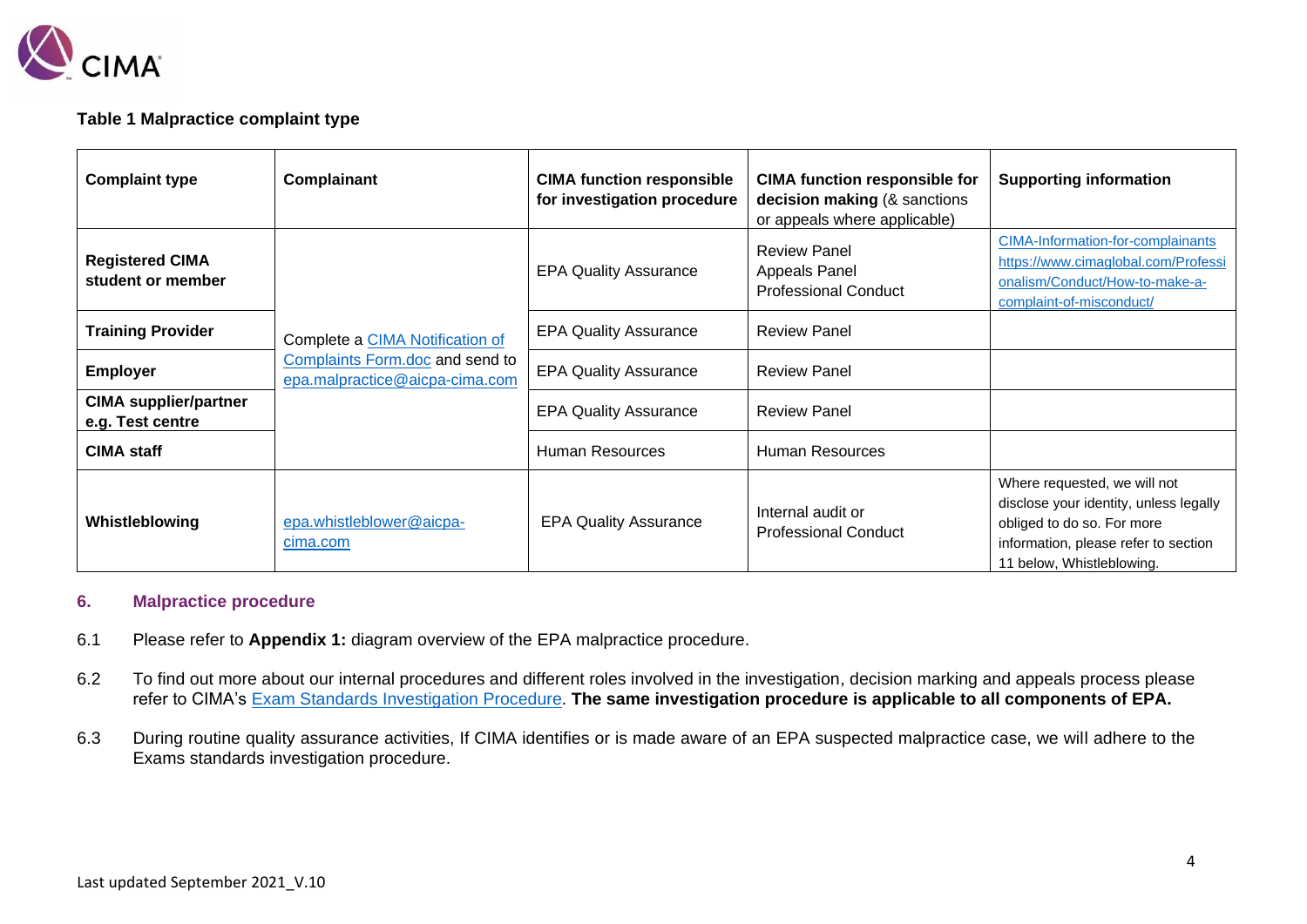

# <span id="page-4-0"></span>**7. Malpractice hearings**

7.1 The following independent governance committees – The Appeals Panel and Review Panel are responsible for considering EPA malpractice cases and making decisions on disciplinary sanctions, if the case is substantiated.





## <span id="page-4-1"></span>**8. Review Panel membership**

- 8.1 The Review Panel consists of three voting members, independent to the investigation phase.
- 8.2 The Review Panel is charged with making decisions that impact on student progression and the validity of assessment results and certification. The Review Panel has delegated authority from the CGMA Examination Board to void EPA results if there are reasonable grounds to suspect an invalid exam was delivered or that there was an EPA regulations breach that calls into question the authenticity of the assessment as the apprentice's own work.
- 8.3 The Review Panel is also charged with considering cases and sanctions of malpractice or maladministration involving other external stakeholders, such as employers or training providers, EPA test centres and deciding on appropriate sanctions, if a case is proven.
- 8.4 The Review Panel comprises the following members:
	- (a) the Chair, an independent member;
	- (b) at least one member of CIMA/AICPA's Examinations Senior Management Team, e.g. the Vice President of Examinations or Examinations Director;
	- (c) at least one other member from CIMA/AICPA's Senior Leadership Team, e.g. the Executive Vice President; and
	- (d) an independent member of CIMA staff to act as non-voting Secretary to the Review Panel.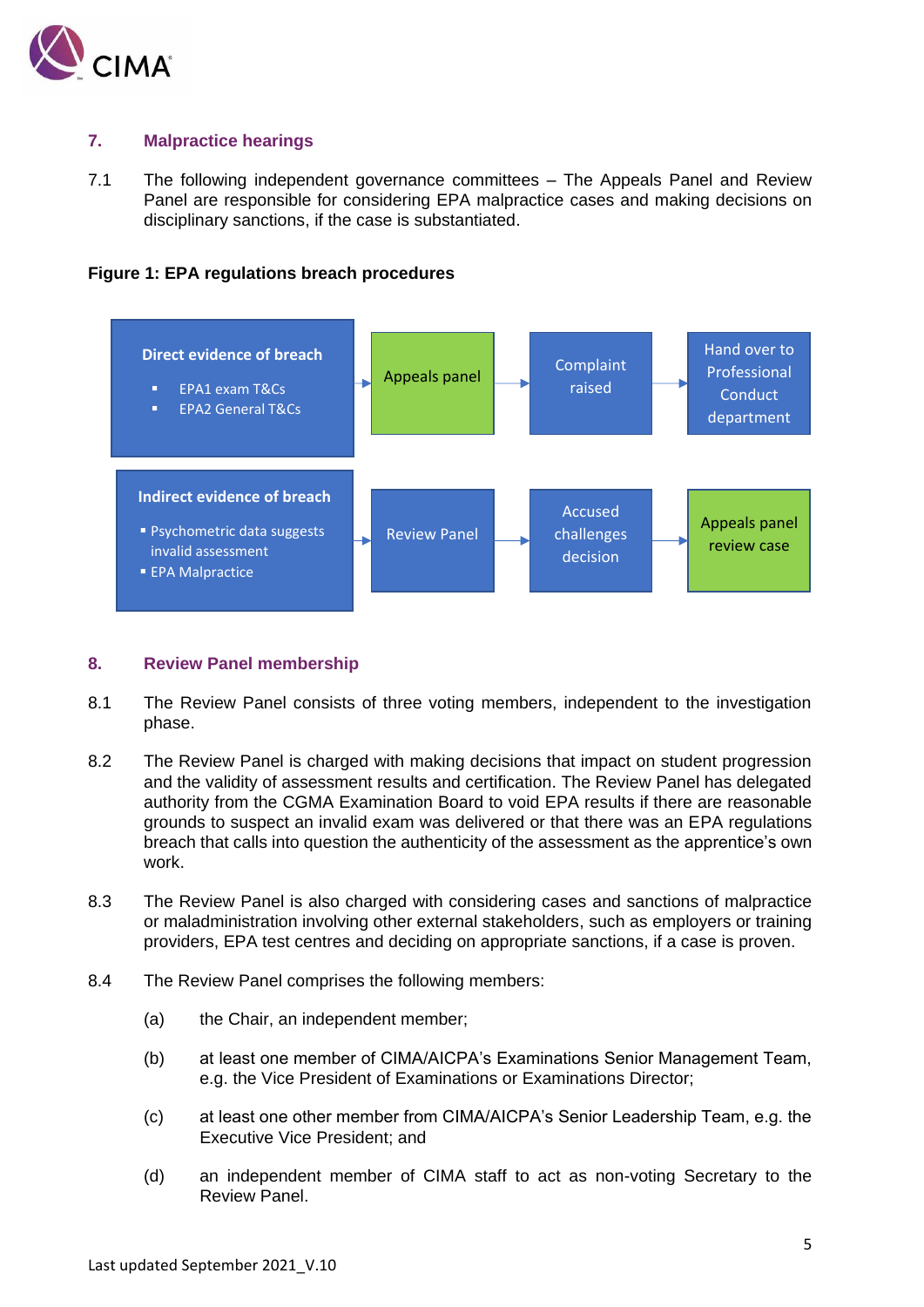

8.5 The secretary and/or Review Panel may seek procedural advice from other members of staff where appropriate and may also co-opt other relevant members of staff and/or CIMA associates to present evidence where appropriate.

## <span id="page-5-0"></span>**9. Appeals Panel membership**

- 9.1 The Appeals Panel is a sub-committee of the CGMA Examination Board. The Appeals Panel compromises
	- (a) the Chair, an independent member;
	- (b) at least 3 independent voting members, each of whom must be independent of Phase 1 (Investigation) and Phase 2 (Review Panel);
	- (c) and an independent member of CIMA staff to act as a non-voting Secretary to the Appeals Panel.
- 9.2 The Secretary and/or the Appeals Panel may seek procedural advice from other members of staff as appropriate and may also invite them to any Appeals Panel hearing.

## <span id="page-5-1"></span>**10. Sanctions**

- 10.1 If a case of malpractice is proven, we will consider whether the integrity of our EPA service may be at risk if the accused in question were to be involved in future assessments.
- 10.2 Sanctions may include:

## **During investigation**

- Refusing to accept assessment registrations.
- Temporary hold on booking further assessments.
- Preventing access to the EPA service or suspending delivery of an EPA.
- Temporary hold on issuing results or claiming certificates from the Education Skills Funding Agency (ESFA).

#### **If malpractice is proven**

- Termination of the EPA Service agreement.
- **·** Invalidating EPA results.
- **·** Invalidating claims for an apprenticeship certificate.
- **■** Informing EQA and ESFA.
- Debarring from involvement in the delivery of EPA.
- Disqualifying an apprentice from taking any component of the EPA.

This list is not exhaustive.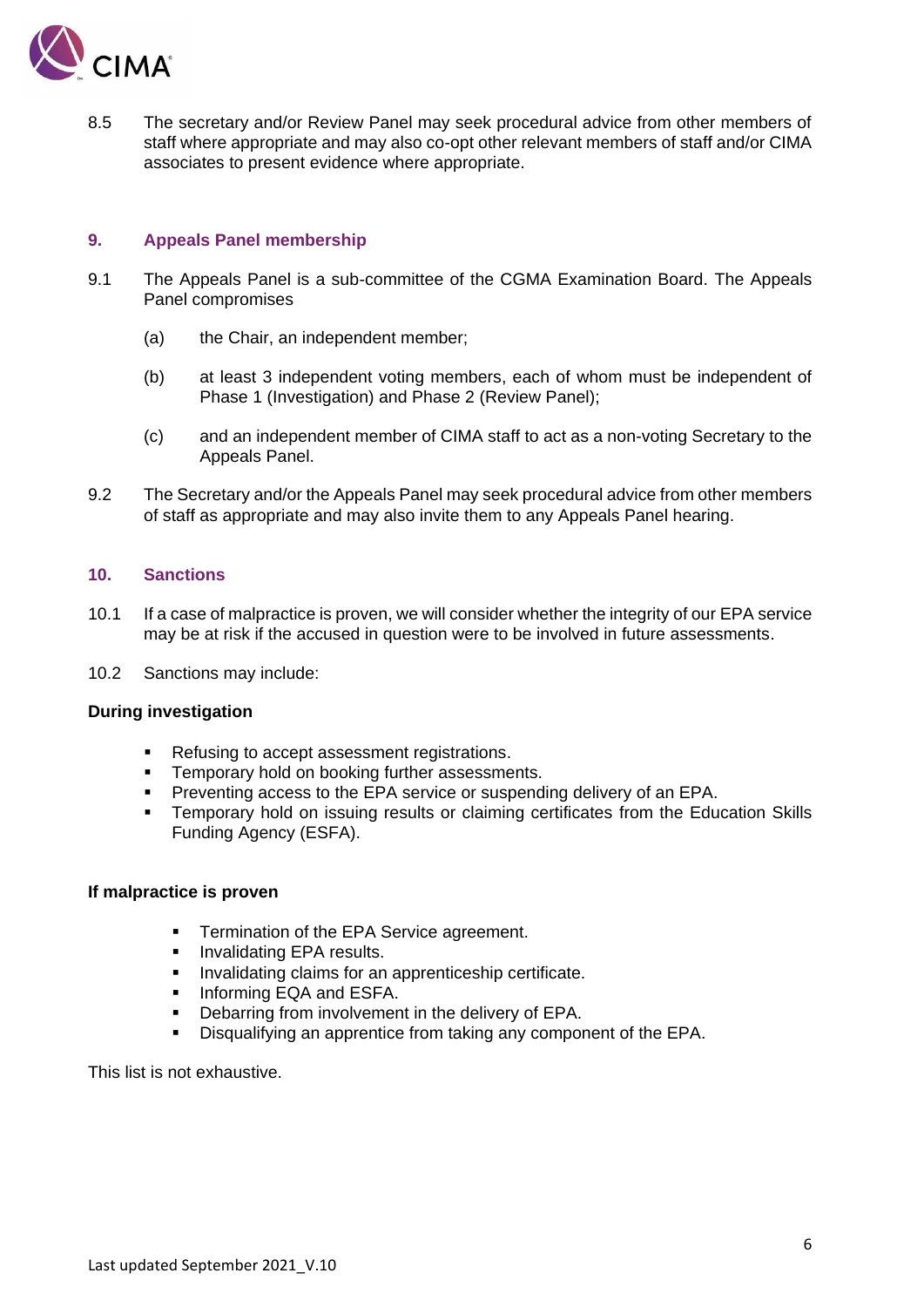

# <span id="page-6-0"></span>**11. Whistleblowing**

- 11.1 A whistleblower is an individual who reports suspected or actual malpractice. Disclosure of this information or concern is typically in the public interest and/or in the best interest of CIMA students and members.
- 11.2 Malpractice can be committed by test centre staff, training providers, employer, a student or apprentice or another third party.
- 11.3 You can raise your concern at any time about an incident that happened in the past, is happening now, or you believe will happen in the near future.
- 11.4 These are some common examples of complaints that count as whistleblowing:
	- a criminal offence, for example fraud, antibribery
	- safeguarding issues
	- a miscarriage of justice
	- the company is breaking the law, for example, does not have the right insurance
	- vou believe someone is covering up wrongdoing.
- 11.5 The following types of complaints examples are not covered by whistleblowing law, unless your particular case is in the public interest.
	- Personal grievances. For example, bullying, harassment or discrimination.
	- A breach of CIMA's byelaws and/or code of ethics.
	- A breach of the apprenticeship and/or EPA regulations.
- 11.6 These types of matters should be reported under CIMA's [EPA Complaints and Appeals](https://www.cimaglobal.com/Documents/Exam/EPA%20Enquiry%20and%20Appeals%20Policy%20and%20Procedures_v1.0%20(2).pdf)  [Policy.](https://www.cimaglobal.com/Documents/Exam/EPA%20Enquiry%20and%20Appeals%20Policy%20and%20Procedures_v1.0%20(2).pdf) For further support and advice on what constitutes whistleblowing in the context of the EPA service, please contact [epa.whistleblower@aicpa-cima.com.](mailto:epa.whistleblower@aicpa-cima.com)

#### **Reporting concerns as a whistleblower**

11.7 To raise a concern as a whistleblower, please put your concern in writing to [epa.whistleblower@aicpa-cima.com.](mailto:epa.whistleblower@aicpa-cima.com) Please note although CIMA can confirm whether an investigation is open or closed, we are not obliged to disclose the outcomes of our investigations.

# <span id="page-6-1"></span>**12. Confidentiality**

12.1 CIMA takes all whistleblowing and malpractice allegations seriously and will investigate disclosures in a sensitive and discreet manner. Individuals who make disclosures can request that their identity be kept confidential. However, this cannot always be guaranteed, such as, if required to disclose the information by law. While your privacy and confidentiality will be respected, this needs to be balanced with facilitating a fair investigation. It is important to note that CIMA may not be able to investigate a concern as effectively if an allegation is reported anonymously.